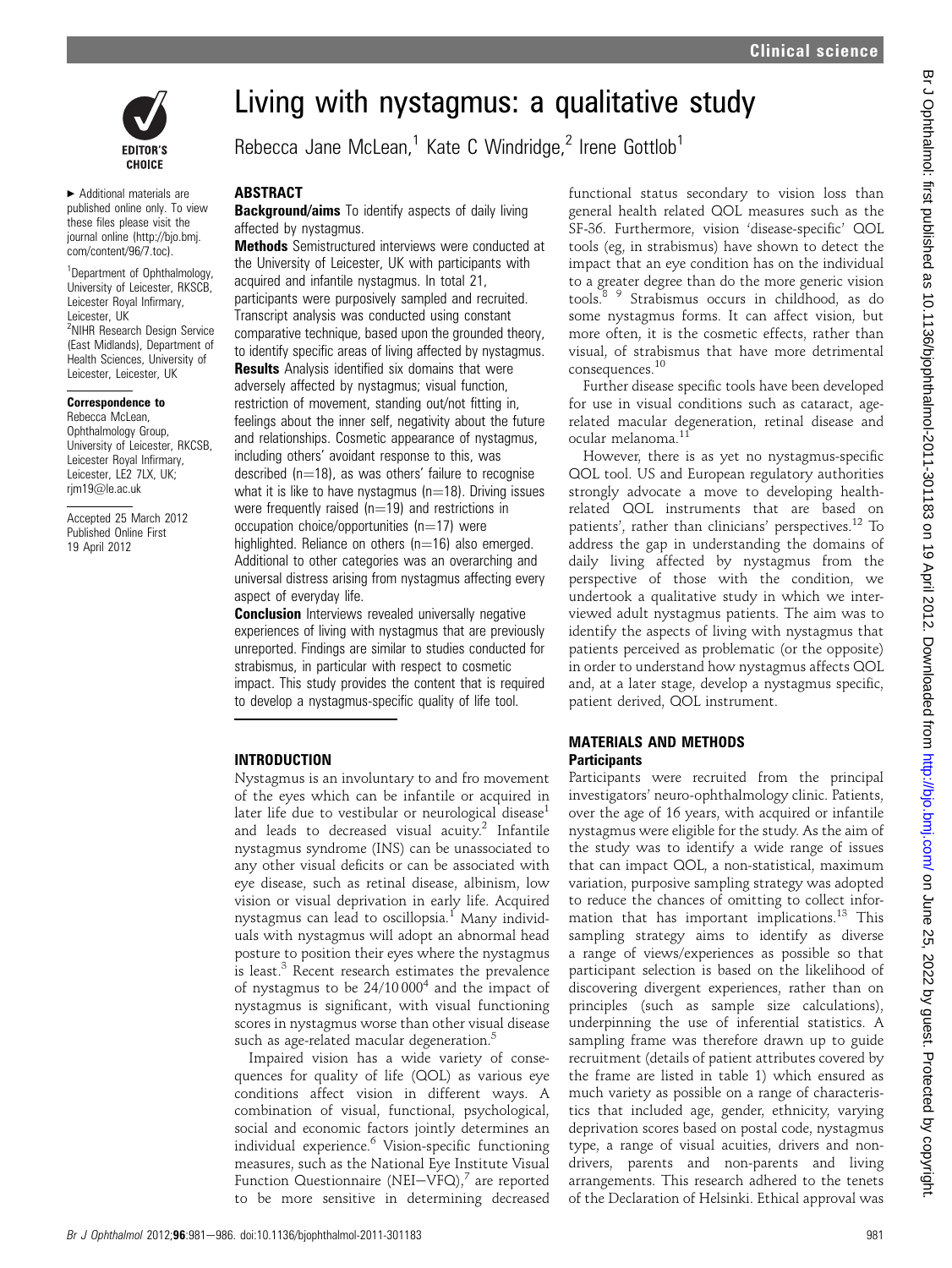received from the Leicestershire, Northamptonshire and Rutland Ethics Committees prior to beginning the study and informed consent was obtained from all participants.

## **Interviews**

Semistructured, individual, face-to-face interviews were conducted using a topic guide and were audio taped. The openended questions were developed by the authors who have a range of clinical knowledge and qualitative expertise. Questions were devised to determine the impact, both good and bad, that nystagmus has on daily living. A sample topic guide can be viewed in the online supplementary file. Question responses were followed by prompts from the interviewer so that issues that were important to the interviewee could be followed up, even if they were unanticipated. As RJM was familiar to some of the participants, a choice of an unknown interviewer was also offered (KCW). All the interviews were conducted by RJM. Interviews lasted up to an hour depending upon the individual participant. Further patients were interviewed until 'theoretical saturation' was reached; where concurrent analysis revealed that additional interviews were giving rise to no issues that had not already been described by previous participants, meaning that the search for further new issues was likely to be futile. This is

Table 1 Participant demographic data. The lower the deprivation score, the more deprived the area (based on Neighbourhood Statistics from the Office for National Statistics)

| งเนแงแบงเ                   |                |
|-----------------------------|----------------|
| Gender                      |                |
| Male                        | 12             |
| Female                      | 9              |
| Ethnicity                   |                |
| White                       | 18             |
| <b>Other</b>                | 3              |
| Age                         |                |
| $<$ 39 years                | 11             |
| $40 - 59$ years             | 8              |
| $>60$ years                 | 2              |
| Deprivation score           |                |
| $<$ 10 000                  | 4              |
| $10001 - 20000$             | 5              |
| 20 001-32 482               | 10             |
| Unable to score             | $\overline{2}$ |
| Level of education          |                |
| University                  | 10             |
| School                      | 11             |
| Type of nystagmus           |                |
| Acquired                    | 2              |
| Infantile idiopathic        | 9              |
| Other infantile             | 10             |
| Visual acuity               |                |
| Better than 6/12            | 10             |
| From 6/12 to 6/36           | 7              |
| Worse than 6/36             | 4              |
| Family history of nystagmus |                |
| Yes                         | 7              |
| No                          | 14             |
| Living arrangements         |                |
| Alone                       | 5              |
| With others                 | 16             |
| Driving status              |                |
| <b>Driver</b>               | 4              |
| Non-driver                  | 16             |
| Stopped driving             | 1              |

# Data analysis

Audio recordings were transcribed verbatim and data analysis was conducted using a constant comparative approach based on the grounded theory.13 <sup>14</sup> Analysis proceeded in four steps. First, the initial four transcripts were 'open coded' by two researchers (RJM and KCW). This involved intensive 'line-by-line' reflection and summarising of transcript content, to give lists of open codes (phrases or words), each of which described a unit of meaning within the transcript. Second, the lists of several hundred codes were discussed by the researchers and then provisionally grouped into organising themes/categories, which provided the initial coding frame. Third, one researcher (RJM) used NVivo $8^{15}$  to systematically assign text from all the transcripts to the coding frame, actively searching for any evidence that contradicted the emerging coding frame while doing so (constant comparison). Fourth, the coding frame was continually discussed and revised as necessary when new or contradictory themes/categories appeared, enabling the coding frame to develop in a way that accurately reflected issues emerging in participants' accounts. For instance within the theme that included negative feelings about the 'inner self' were several subthemes such as low self-esteem and sadness or depression, but in transcript 9 a new subtheme emerged ('guilt') that required a revision of the coding frame. A second researcher (KCW) checked the assignment of text to categories as a method of improving rigour. A clear audit trail was generated within the software; the process by which the coding frame was derived from participant accounts is available for inspection by other researchers.

# RESULTS

## Participants' characteristics

Theoretical saturation was reached by 21 participants, at which recruitment ceased. Two participants had acquired nystagmus following multiple sclerosis, nine had INS unassociated with afferent deficits and ten participants had INS associated with other eye diseases which included albinism, achiasmia, achromatopsia and congenital cataracts. Table 1 summarises the characteristics of the sample (more detailed participant characteristics, including nystagmus waveforms, can be found in the online supplementary file to enable cross-referencing).

# Domains of living affected by nystagmus

Analysis revealed six domains of living that were adversely affected by nystagmus: visual function, restriction of movement (both physical and social), standing out/not fitting in, feelings about the inner self, negativity with regards to the future and relationships. Thirty-four subcategories, some of which were not mutually exclusive, made up the six themes (box 1). The most important themes are reported as determined by the frequency in which they appeared in the transcripts. Each area is illustrated by transcript extracts that gave rise to that particular category. An additional table is available in the online supplementary data that illustrates the domains that each individual participant referred to during the interview and the number of times referred. Although many themes were recounted by the participants, an overarching theme that every participant discussed emerged  $(n=21)$ , that nystagmus affects every aspect of everyday life (box 2). Distress was very apparent during the interviews and 10 participants wept when describing the impact of nystagmus.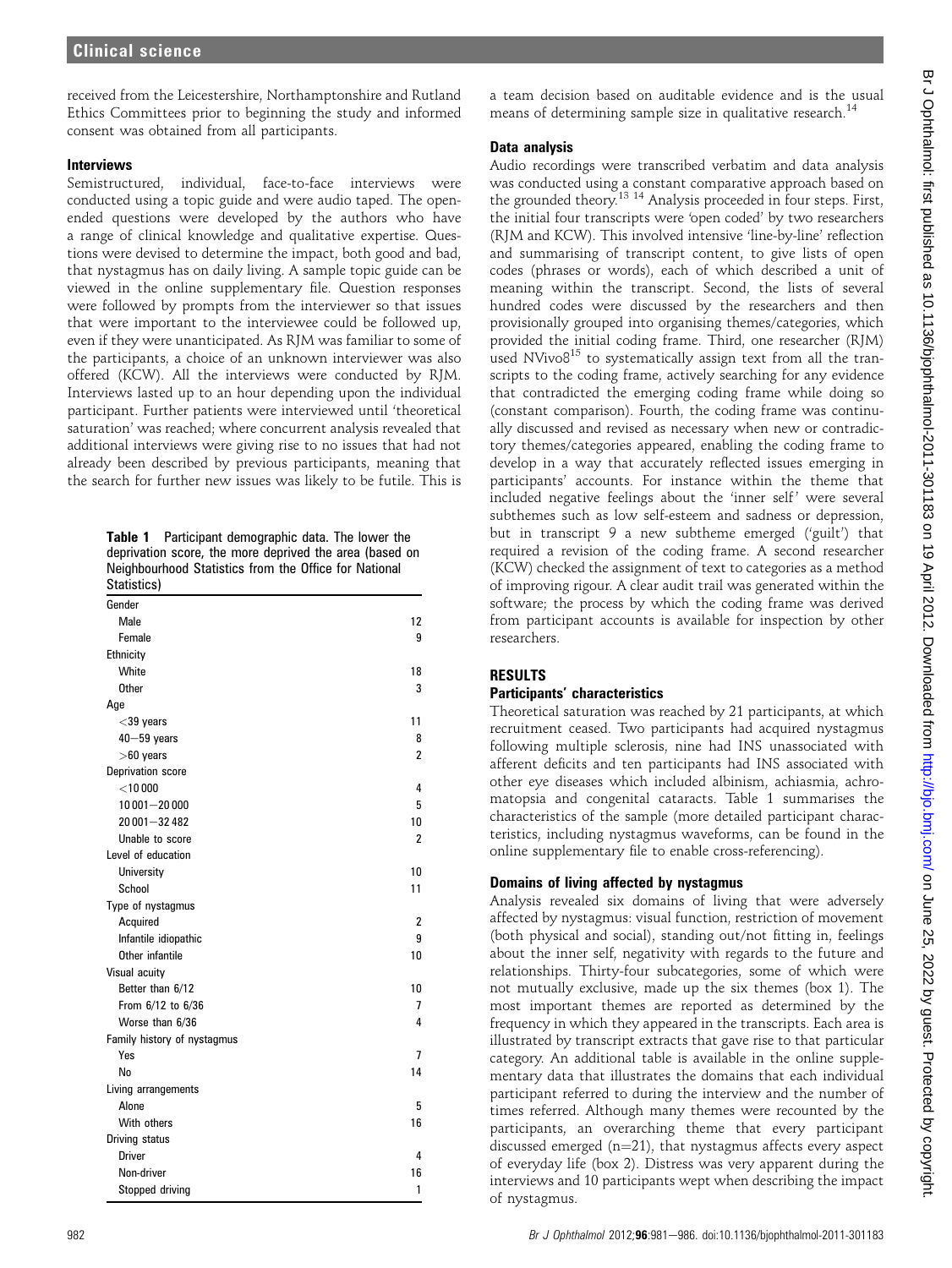Box 1 Domains and subcategories that emerged from the transcripts with the total number of interviewees reporting the topic

## Visual function

General visual deficit (15) Distances (9) Near (11) Faces (12) Focussing (3) Oscillopsia (3) Personal preening (6) Discomfort (7) Restriction of movement Driving (19) Education (10) Leisure (16) Occupation (17) Public transport (15) Relying on others (16) New environments (8) Standing out/not fitting in Being different (10) Comparisons to others (10) Others' failure to recognise (18) Others' perception Eye contact (10) Visible aspects/cosmesis (18) Explaining to others (7) Feelings about inner self Confidence and self-esteem (13) Dwelling on problems (8) Guilt (5) Inferiority (7) Sadness/distress (12) Negativity regards future Giving up/not attempting (8) Abandoned/let down (12) Hopelessness (11) Isolation (7) Relationships Family (6) Friends (3) Education (10) New encounters (8)

## Visual function

Participants discussed generalised visual deficits due to nystagmus  $(n=15)$  and also the more specific areas of distance (n=9) and near vision ( $n=11$ ). Tasks that are specifically affected by nystagmus such as watching the television, reading street signs and reading text were apparent in the transcripts. Further visual difficulties also arose with facial recognition  $(n=12)$  (table 2).

### Restriction of movement

Participants felt constrained both physically (getting from place to place) and socially because of their nystagmus. Nineteen of the interviewees discussed being unable to drive and the restrictions this imposes on travel and also on other areas of daily living such as occupation. Occupation, in the context of driving and with regard to life choices and opportunities, arose

# Box 2 Quotes that illustrate the overlying theme 'affects every aspect of everyday life'

Overlying theme-affects everything

- "It creeps into everything really, everyday life." (Patient 7)
- "...it's all rolled up into one really it's just there all the while sort of thing. " (Patient 4)
- "...it affects your daily life and it will do for the rest of your life." (Patient 16)
- "...every aspect of growing up and becoming an adult has been affected by it." (Patient 13)
- "I just want to get on with stuff normally and it not bother me and it not get in the way of doing what I do every day." (Patient 1).

frequently in the interviews ( $n=17$ ). Public transport was an area mentioned by many of our participants ( $n=15$ ). Leisure activities ( $n=16$ ) and reliance on other people for help with tasks was also highly reported  $(n=16)$  (table 2).

## Standing out/not fitting in

The cosmetic appearance of the nystagmus, and awareness that others' responses were avoidant or negative to this, were significant to the participants ( $n=18$ ). Issues also arose with regards to head posture. Ten participants reported that nystagmus impacted upon making eye contact. Thoughts about being different  $(n=10)$  and direct comparisons to others who do not have nystagmus  $(n=10)$  suggested that the interviewees perceived themselves to be less able because of the nystagmus. The predominant issue within this theme was the failure by others to recognise what it is like to have nystagmus and the lack of understanding that exists about the condition  $(n=18)$ (table 3).

### Feelings about inner self and negative future

Nystagmus was reported as affecting an individual's confidence and self-esteem  $(n=13)$ . Sadness and distress because of nystagmus was also expressed  $(n=12)$ . Feelings of abandonment, particularly by the medical community, were recounted by more than half of those interviewed  $(n=12)$ . Feelings of hopelessness and being told by others that there was no hope emerged  $(n=11)$ . Many participants described giving up and not attempting activities for fear of failure  $(n=8)$  (table 3).

### **DISCUSSION**

The areas mentioned most frequently were visual function, driving, others noticing the visible aspects and the failure of others to recognise what it is like to have nystagmus. Restriction of movement, which included both physical and social movement was discussed by the majority of our interviewees. Issues with confidence, self-esteem, hopelessness and sadness also featured.

Although some of the affected areas of daily living that surfaced in our interviews are typically found in vision-specific QOL tools such as the NEI-VFQ and IVI (Impact of Visual Impairment Questionnaire)<sup>16</sup> <sup>17</sup> we did also elicit themes that do not currently appear, further emphasising the need to develop a tool that is specific to nystagmus. A consequence of nystagmus is reduced visual acuity; therefore, it was expected that visual function would materialise during the interviews. This reduction in visual acuity means that the majority of individuals with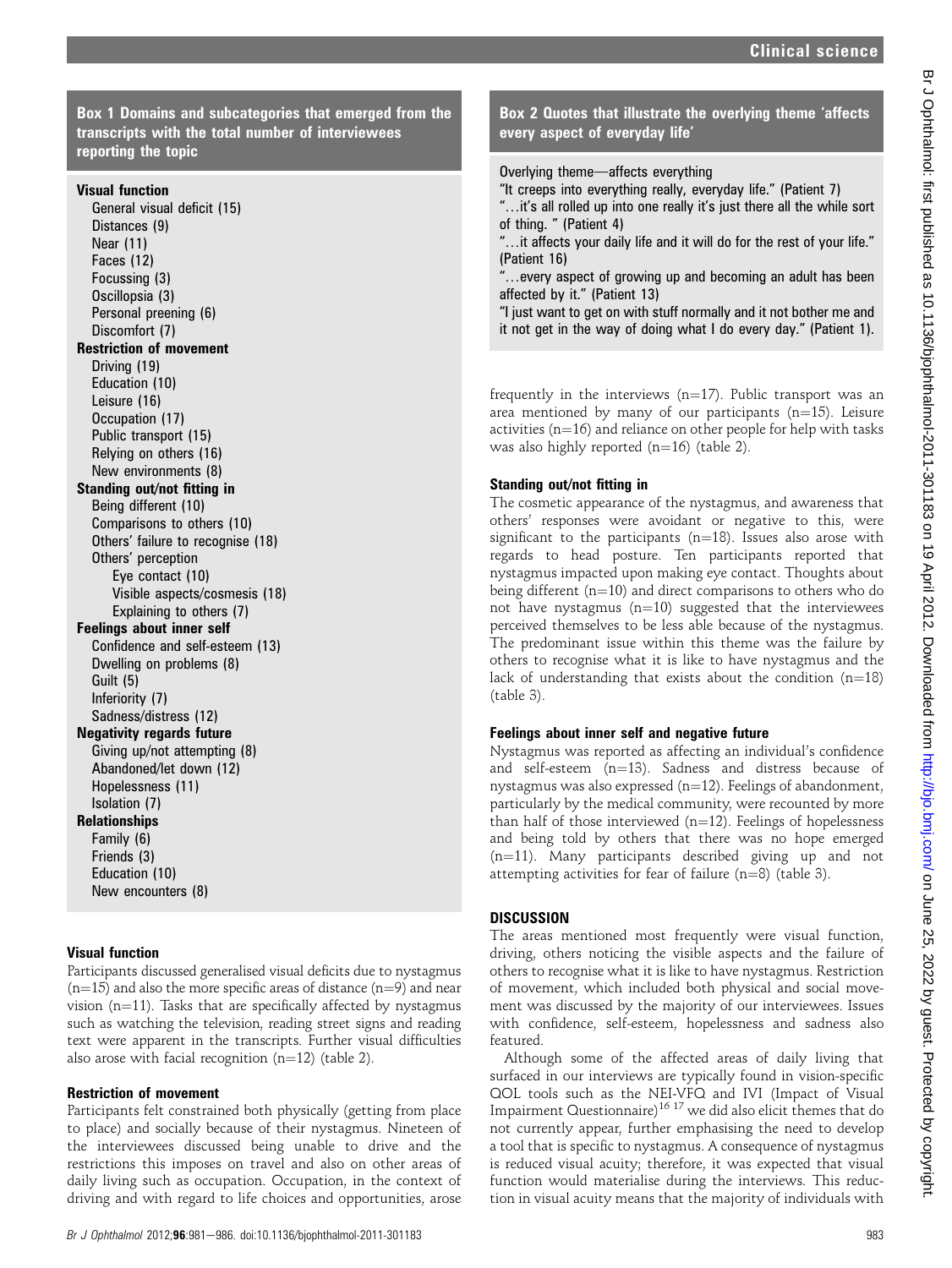|  | <b>Table 2</b> Quotes that illustrate the domains visual function and restriction of movement |  |  |  |  |
|--|-----------------------------------------------------------------------------------------------|--|--|--|--|
|--|-----------------------------------------------------------------------------------------------|--|--|--|--|

| <b>Visual function</b>         |                                                                                                                                                                                                                                                                                                                                   |
|--------------------------------|-----------------------------------------------------------------------------------------------------------------------------------------------------------------------------------------------------------------------------------------------------------------------------------------------------------------------------------|
| General visual function        | "Er vision, I'd say it's poor cos I know it could be better and like I said before you can't get away from your vision so it's there all the<br>time." (Patient 7)                                                                                                                                                                |
|                                | "Just trying to I suppose if you know if I wanted to read for a long time I mean I've never sat down and really read books. But that is<br>probably why I don't because you just get tired just reading, concentrating to read for so long." (Patient 15)                                                                         |
|                                | "My Visionobviously my distance vision is not great, what I would normally be able to read is not great. Also reading small print on<br>sort of telephone directories and thingsif there's poor light quality or if I'm tired then I am then having to resort to using a magnifying<br>glass." (Patient 21)                       |
| Face recognition               | "I remember when I was a kid I got lost quite easily because I couldn't find, if I wandered off and then my mum would disappear and<br>I couldn't find her cos I can't pick faces out in a crowds so yeah that was sometimes a problem definitely." (Patient 1)                                                                   |
|                                | "my recognising people; there's many time I walk past people and then they obviously comment you didn't acknowledge them. Other<br>times I can acknowledge somebody and it's not the person I thought it was when then that can be embarrassing." (Patient 10)                                                                    |
|                                | "I've always found that I feel a bit anti-social not being able to recognise people when you're going out and that." (Patient 16)                                                                                                                                                                                                 |
| <b>Restriction of movement</b> |                                                                                                                                                                                                                                                                                                                                   |
| <b>Driving</b>                 | "For me it's not being able to drive that's the main that's the main issue. But I don't if I could just get my eyesight just so I could<br>drive and I would be happy I feel I suppose." (Patient 7)                                                                                                                              |
|                                | "Other things that worry me about becoming a parent—not being able to drive. I'd have to structure my life quite differently, choose<br>where I live but essentially just things I need to be close to, rely on public transport which I really hate. And rely on other people a bit<br>too much as well." (Patient 13)           |
|                                | "Erm it has restricted in what I can do for a erm for a living. Because I can't get a driving licence so therefore it restricts erm it has<br>restricted me quite a lot in the past and it's still doing so. In the fact that I can't become any higher in the job I am at the moment erm<br>because I can't drive." (Patient 14) |
| Public transport               | "You have to think whenever you're going anywhere because you have to make sure you can read the bus numbers. The same with train<br>time boards, you have to think about it, no matter what you do, wherever you go, you have to think about it." (Patient 1)                                                                    |
|                                | "it didn't restrict the type of job but it restricted where I worked because I was limited to public transport." (Patient 5)"                                                                                                                                                                                                     |
| Occupation                     | "! wanted to join the Navy, I wanted to join the police the jobs that I wanted to do required that you had a certain level of vision.<br>Job wise it has held me back." (Patient 15)                                                                                                                                              |
|                                | "Erm into working life because no driving license severely restricted the sort of work I could do. You know had I not had this thing wrong<br>with me we may have lived somewhere else and I may have done a different job." (Patient 12)                                                                                         |
| Leisure activities             | "You just can't see what's going on. Anything like that with a ball or a fast moving object forget it, you are not going to be able to see it.<br>Any sporting event really and going to the theatre, everything really, you just can't see what's going on." (Patient 6)                                                         |
|                                | "Pretty much anything to do with eye co-ordination, football, tennis or anything like that. You're just not as god as anybody else and it's<br>obvious." (Patient 19)                                                                                                                                                             |
|                                | "Leisure tended to be things that I could do on my own where it didn't involve other people having to tolerate my ball game<br>skills." (Patient 12)                                                                                                                                                                              |
| Relying on others              | "Big problem, big problem not only because you can't get anywhere because public transport by and large is rubbish and it's hugely<br>expensive, but also feelings of self-worth and not being able to drive I just and being reliant on my wife to ferry me anywhere it just<br>feels hideous." (Patient 2)                      |
|                                | "Erm every day I mean cos I can't read of projectors and stuff like that. I know it feels makes you feel kind of dependent on someone<br>taking notes for me and stuffkinda helpless in a way and dependent on others and I don't like that." (Patient 18)                                                                        |
|                                | "Lack of independence and I don't just mean getting around I mean being dependant on other people. I find this very frustrating because<br>when I've studied up to degree level I'm not a stupid person but yet you're made to feel a bit stupid because you can't do simple<br>things." (Patient 21)                             |

nystagmus have issues around driving and this was also emphasised within the transcripts.

A key area that was reported by the participants in our study was the feeling of standing out and/or not fitting in. The cosmetic appearance of the nystagmus was of the utmost importance because of awareness that others' responses to this were avoidant or otherwise negative. Cosmetic effects were described as affecting the way participants interacted with others including avoidance of eye contact. The cosmetic effect of nystagmus is an area not previously examined although similar findings have been reported in strabismus where a psychosocial impact has been established, affecting self-image and interpersonal relationships and self-esteem<sup>18</sup>; aspects that were found to be important for nystagmus. It is possible that when considering treatment for nystagmus, the cosmetic effects are underestimated. Our results imply that assessing efficacy of treatments for nystagmus should not be based just upon visual function but also upon cosmetic considerations. Recording eye movement can aid in assessing cosmetic changes and should be considered an important outcome measure to use in clinical trials alongside measures of visual function.

Others' failure to recognise what it is like to have nystagmus and people's misunderstanding/lack of knowledge about the condition is upsetting. Ultimately, this has implications for relationship-building, personal and professional, a topic that is also affected by strabismus. Visible strabismus is reported to negatively influence the ability to obtain employment<sup>19</sup> and the capability of finding a partner.<sup>20</sup> Literature suggests that strabismus is still misunderstood by the general population and has a detrimental influence on major life goals. If this is the case for strabismus where the prevalence is 3% to 5% of the population<sup>21 22</sup> we postulate that the awareness of nystagmus as a condition, which has a far lower prevalence of  $0.24\%$ , is minimal and has social and psychological consequences for those with nystagmus. The statement that nystagmus 'affects everything' frequently surfaced during the interviews. This coupled with the fact that almost half of the participants  $(n=10^i)$  wept while being interviewed confirms the importance of accurately assessing QOL in this group of patients.

The aim of this study, to identify areas of daily living that are affected by nystagmus from the perspective of individuals who have the condition, is considered to be best addressed by qualitative methods.<sup>12</sup> However, this approach may have some limitations. Therefore, every effort was made to ensure that

i \*Participants 1,4,6,8,10,11,13,14,15 & 21 wept while being interviewed. These participants had a range of visual functioning and nystagmus characteristics as documented in the online supplementary file of participant characteristics.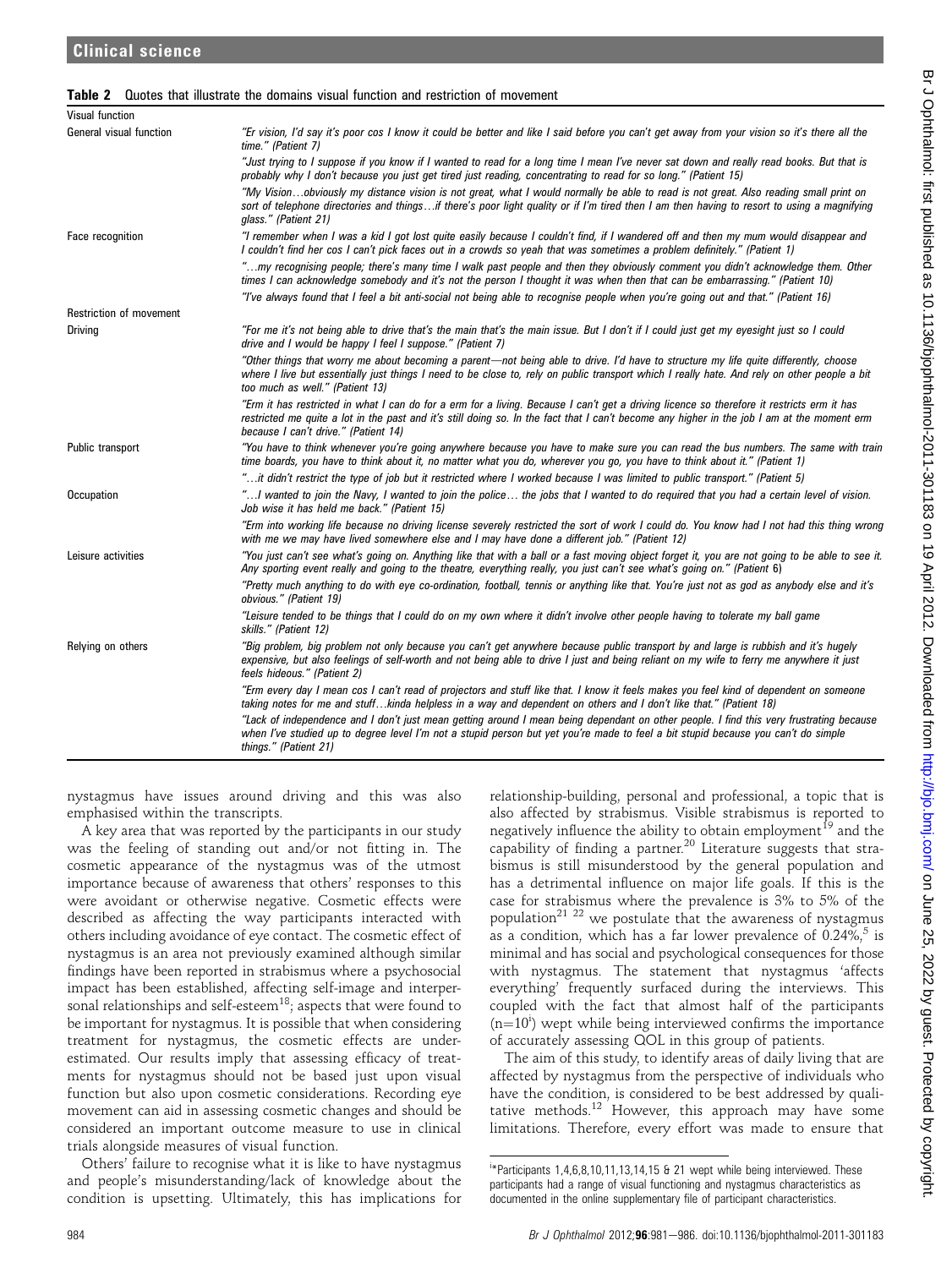#### Table 3 Quotes that illustrate the domains standing out/not fitting in, feelings about inner self and negative future

| Standing out/not fitting in |                                                                                                                                                                                                                                                                                                                                                                                          |
|-----------------------------|------------------------------------------------------------------------------------------------------------------------------------------------------------------------------------------------------------------------------------------------------------------------------------------------------------------------------------------------------------------------------------------|
| Visible aspects/cosmesis    | the wobble, if that were removed or reduced it would make a massive difference. I'm often in situations where nobody need know."<br>or would know that I am visual impaired at all were it not for my nystagmus. But because it's there it makes a massive difference.<br>To me emotionally, psychologically it makes a massive difference." (Patient 6)                                 |
|                             | "Probably the fact that my eyes are wobbling cos I don't know any different to what I should be seeing because that's how<br>was born. So if you know your eyes and head are wobbling and people are looking at you thinking why the bloody hell's your head<br>wobbling then it's harder to accept." (Patient 3).                                                                       |
|                             | "you would have to sit with your head sort of like on a slant you know to try and get your vision and then people look at you<br>so you feel a bit conscious there. So you'd find yourself straightening your head up and probably not being able to see erm very<br>well but you'd just put up with it because you didn't want people to think you were weird or anything." (Patient 5) |
| Eye contact                 | what's that with your eyes why are they moving I don't tend to look at people in the eye or if I do it's sort of fleeting. Cos."<br>I still feel embarrassed about them seeing my eyes moving and thinking what what's she doing." (Patient 11)                                                                                                                                          |
|                             | when it's pointed out to you time after time after time after time it does get to youI actually avoid looking at people straight"<br>in the eye." (Patient 14)                                                                                                                                                                                                                           |
| Comparisons to others       | "Just feeling different all the time. Just struggling to do things that everyone else can do straight the way. You always you always<br>just feel that you're not as good as other people." (Patient 3)                                                                                                                                                                                  |
|                             | " going to University it became more of a tiredness thing that was an issue rather than as a vision problem. Erm just not being<br>able to fit in as much in a day as everyone else and then at work that is the main problem tiredness and how I have to work a<br>shorter day and can't fit in as much in the evenings and stuff." (Patient 13)                                        |
| Others failure to recognise | "And it's frustrating because just every now and again there's a little boy in me just pleads I want someone to understand<br>me and I'd like to somebody actually understand how bad I'm feeling about it and because people can't, they can't<br>appreciate." (Patient 2)                                                                                                              |
|                             | "it's more people's misunderstanding of the problem that is upsetting. It's not direct problems I face, it's trying to make other<br>people understand those problems." (Patient 13)                                                                                                                                                                                                     |
| Feelings about inner self   |                                                                                                                                                                                                                                                                                                                                                                                          |
| Confidence and self-esteem  | "I'd be a lot more confident, more outgoing and have a different careerI think things would change significantly if I didn't have<br>this condition". (Patient 20)                                                                                                                                                                                                                       |
|                             | "I feel that if I didn't have it I'd probably have a greater more confidence and I'd be able to live in a better way" (Patient 8)                                                                                                                                                                                                                                                        |
|                             | "Again feeling of self-worth is involved herehuge problem with self-esteem, huge problem with not being able to bring in much<br>money and a huge problem just trying to get through." (Patient 2)                                                                                                                                                                                       |
| Sadness/distress            | "Depressed sometimes. Very depressed. You keep saying to yourself, oh make an effort, but you don't, you just don't." (Patient 4)                                                                                                                                                                                                                                                        |
|                             | "I used to feel ugly because people were so cruel at school cos children are and that sort of sticks with you throughout your life.<br>Sometimes I feel a bit worthless, as though you're a nobody cos I'm a bit freaky and different." (Patient 5)                                                                                                                                      |
|                             | "There was a time where it actually occurred to me that I should feel suicidal about it because it felt like it was difficult just to go<br>through the day and put up with this." (Patient 2)                                                                                                                                                                                           |
| Negative future             |                                                                                                                                                                                                                                                                                                                                                                                          |
| Abandoned/let down          | "Go away and forget about it yourself and that's basically what I've been told all my life by the professionalsit's always been<br>a case of well what do you expect us to do? It's nystagmus there's nothing we can do about it. So perhaps they could be a little<br>a bit more sympathetic and at least pretend to be doing something." (Patient 16)                                  |
|                             | "I went for forty years and nobody touched me, nobody discussed it and yet it's on my medical records and yet nobody was out<br>there for me. So there was no help." (Patient 9)                                                                                                                                                                                                         |
| <b>Hopelessness</b>         | "I was told that there was nothing available at all. There was never gonna be any treatment." (Patient 3)                                                                                                                                                                                                                                                                                |
|                             | "I had an optician who when I was about 10 said to mewell young fellow someone has got to tell you and it might as well be<br>meyou'll never have a driving license." (Patient 12)                                                                                                                                                                                                       |
|                             | "I think the medical profession in general because it's been over 40 years and I was never told anything, I had no hope." (Patient 9)                                                                                                                                                                                                                                                    |
| Giving up/not attempting    | "Or playing sports you know your not going to hit it so why attempt playing cricket cos you could be stood there all day trying to hit<br>the ball and you know your not gonna hit it cos your not gonna see it." (Patient 7)                                                                                                                                                            |
|                             | "Erm, cos I don't want to show myself up. Cos the first thing I'll say is I can't read it or I'll try and read it and get it wrong. And then<br>they mock you because you've got it wrong. And then I then feel belittled that I couldn't see it and yet at the end of the day it's not my<br>fault you know but." (Patient 9)                                                           |

participants were not asked leading questions. Transcripts were examined thoroughly by more than one member of the research team and regular meetings were held with experienced qualitative researchers to discuss developing themes. As this is the first study for nystagmus, there is no existing research to compare our findings with. However, our findings are similar to those reported for QOL strabismus studies (which like nystagmus affects vision/cosmesis and can occur in childhood) allowing us to make comparisons.

A number of studies are available that report treatment options for nystagmus.23 One randomised controlled trial reports that gabapentin and memantine significantly reduce INS and improve vision as compared with placebo. $^{24}$  However, visual and social functioning questionnaires that were administered showed no significant differences between active treatment groups and placebo. A possibility is that the vision specific QOL instruments used are not sensitive to the domains of living that are affected by nystagmus. Our study has uncovered a number of themes that

are affected by nystagmus, for example, cosmesis, social restrictions and psychological distress, that to date have not been considered when describing the impact of nystagmus and evaluating treatments. Although poor visual acuity would directly contribute to the impacted domains of living raised by our interviewees such as visual function and restriction of movement, our interviews clearly show the need to consider much more than poor visual acuity when investigating nystagmus. The six domains that emerged provide the necessary evidence to develop a patient-derived, disease-specific, QOL tool for nystagmus, allowing questionnaire items to be written that are grounded in the perspectives of individuals with nystagmus.

Acknowledgements The authors would like to acknowledge Elizabeth Ockleford and Frank Proudlock for their contribution.

**Contributors** All authors contributed substantially to this article.

Funding This study was supported by Fight for Sight and Nystagmus Network UK.

Competing interests None.